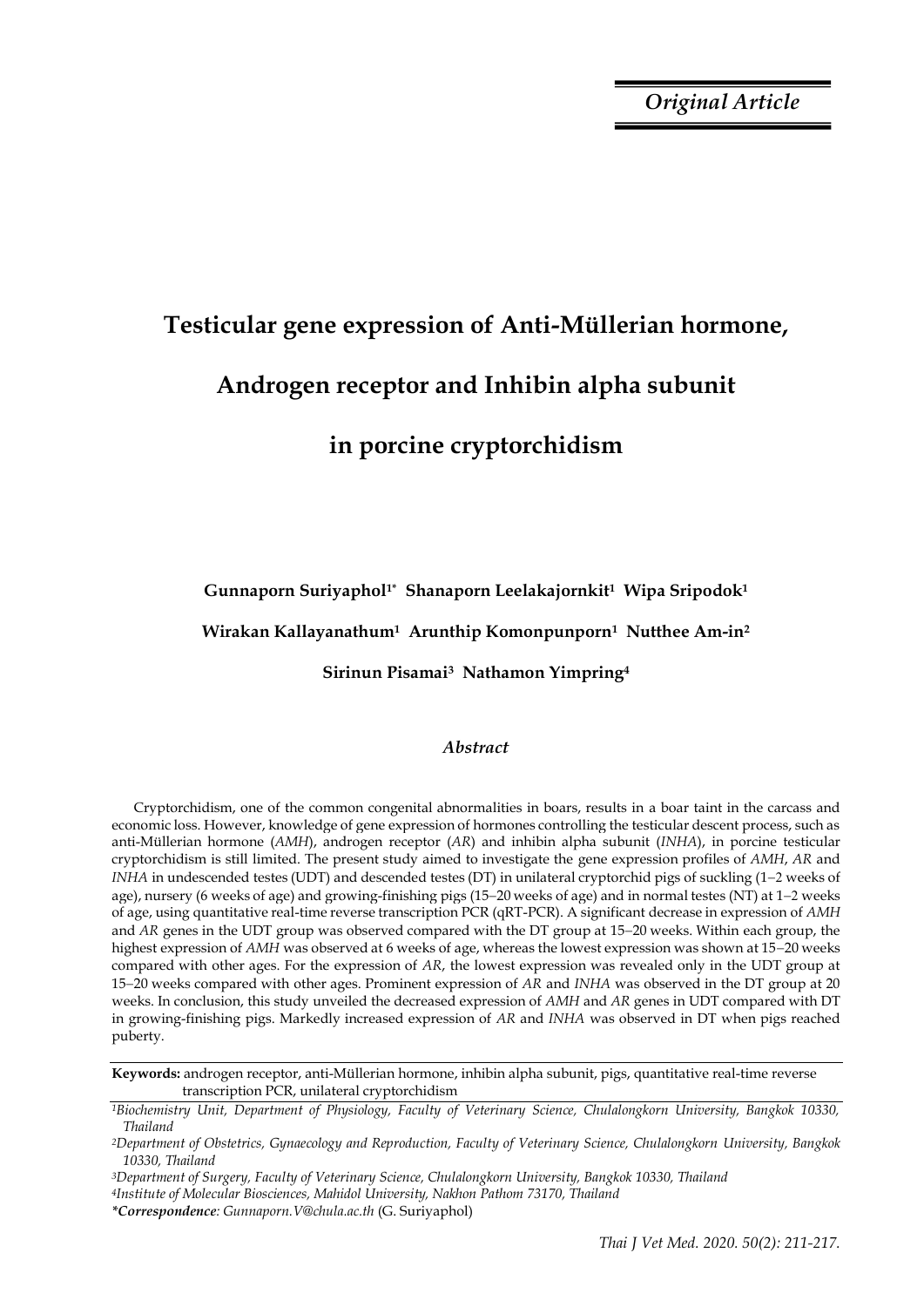### *Introduction*

Cryptorchidism is the failure of one or both testes to descend from its intra-abdominal location into the scrotum. This abnormality is one of the most common congenital abnormalities observed in boars, with the prevalence of porcine litters of different breeds with unilateral and bilateral cryptorchidism being 2.2 and 0.2%, respectively (Dolf *et al*., 2008). The major concerns of cryptorchidism are the abnormalities of spermatogenesis caused by the aberrant high temperature of the undescended testis in the abdomen and boar taint, which is an objectionable odor on the meat owing to the retained testis. This odor can be the cause of economic loss because consumers avoid buying meat with boar taint and flavor (Meier-Dinkel *et al*., 2016).

Testicular descent is composed of two main stages: transabdominal and inguinoscrotal. In pigs, these stages begin at 55 and 85–90 days of gestation respectively and the testis has already been in the scrotum since birth. Multiple proteins control testicular descent, such as androgen receptor (AR), anti-Müllerian hormone (AMH) and inhibin alpha subunit (INHA) (De Kretser *et al*., 2004; Hutson and Lopez-Marambio, 2017; Yimpring *et al*., 2019). AR has been reported to be important in both stages of testicular descent (Oprins *et al*., 1988). It regulates cranial suspensory ligament regression during the transabdominal stage and gubernacular eversion at onset of the inguinoscrotal stage (Kaftanovskaya *et al*., 2012). AMH [also known as Müllerian inhibitory substance (MIS)] is a homodimeric disulfide-linked glycoprotein of the transforming growth factor-β superfamily [\(Murase](https://www.ncbi.nlm.nih.gov/pubmed/?term=MURASE%20H%5BAuthor%5D&cauthor=true&cauthor_uid=25829866) *et al*., 2015). It functions to determine male sex. AMH protein expression has been shown to be a marker of Sertoli cell maturation not only in pigs but also in horses and humans (Ball *et al*., 2008: Boukari *et al*., 2009; Ford and Wise, 2009). For INHA, it is a potent activin inhibitor. This hormone plays an important role in negative feedback to the hypothalamo-pituitary-gonadal (HPG) axis, hence it can cause undescended testis, as inhibin is accountable for down-regulation of the follicle-stimulating hormone (FSH) in boars (Ohnuma *et al*., 2007). The study of gene expression involved in cryptorchidism is beneficial in helping to understand the defect mechanism of testicular descent, which affects breeding programs, animal welfare and economics as mentioned above.

The objective of this study was to investigate the gene expression profile of *AMH*, *AR* and *INHA* in undescended testes (UDT) and descended testes (DT) in unilateral cryptorchid pigs at the ages of  $1-2$ , 6 and 15–20 weeks and in normal testes (NT) at the age of  $1-2$ weeks by quantitative real-time reverse transcription PCR (qRT-PCR). The gene expression was normalized against 3 reference genes including beta-actin (*ACTB*), beta-2-microglobulin (*B2M*) and 18S ribosomal RNA (*Rn18s*), which have been widely used in qRT-PCR for porcine samples (Li *et al*., 2011; Xiang-Hong *et al*., 2011).

## *Materials and Methods*

*Sample collection:* Twenty-seven UDT (twelve at 1–2 weeks, five at 6 weeks, five at 15 weeks and five at 20 weeks of age) and 29 DT (twelve at 1–2 weeks, six at 6 weeks, five at 15 weeks and six at 20 weeks of age) were recruited from cryptorchid pigs on private farms in Thailand. Eight NT were collected from healthy pigs at 1–2 weeks. Samples were collected when piglets were routinely castrated on the farms, kept in RNALater solution (Thermo Fisher Scientific, Waltham, MA, USA) overnight at 4°C and stored at –20°C until processed. The procedures used and the care of animals were approved by the Chulalongkorn University Animal Care and Use Committee (CU-ACUC), Thailand.

*RNA extraction:* One hundred micrograms of testicular tissues in RNALater solution were cryogenically ground under liquid nitrogen. Total RNA was extracted from testes by homogenization with TRIzol reagent (Thermo Fisher Scientific) according to the manufacturer's instructions. Briefly, 1 ml of TRIzol reagent was added to 50–100 mg of homogenized tissue. After centrifugation at 12,000 rpm for 10 mins, chloroform was added to the supernatant for nucleic acid separation. Isopropanol was used to collect gel-like pellets of the RNA samples. Finally, the RNA samples were washed using 75% ethanol and dissolved in 60 µL of RNase-free water. Genomic DNA traces were removed from the RNA with TURBO DNase (Thermo Fisher Scientific) to purify the total RNA, as reported previously (Pisamai *et al*., 2017). Briefly, total RNA samples were treated twice with TURBO DNase for 30 mins at 37°C. Supernatants were collected and stored at –20°C. A Nanodrop ND-1000 Spectrophotometer V3.7 (Thermo Fisher Scientific) was used to analyze the DNase-treated RNA quality and concentration. The RNA integrity of each sample was analyzed using a 2100 Bioanalyzer (Agilent Technologies, Santa Clara, CA, USA).

*Primer design and testing:* Primer sequences were developed using Primer 3 software (Rozen and Skaletzky, 2000) and checked for specificity against the porcine genome (SGSC Sscrofa10.2/susScr3, August 2011) using the In-Silico PCR program [\(http://genome.ucsc.edu/\)](http://genome.ucsc.edu/) and the Basic Local Alignment Search Tool (http://www.ncbi.nlm.nih .gov/blast). The primer sequences, accession numbers and amplicons are shown in Table 1. PCR products were purified using a QIAquick Gel Extraction Kit (Qiagen, Hilden, Germany) and sequenced with an automated DNA sequencer and the sequenced data was submitted to the Basic Local Alignment Tool from the [National Center for Biotechnology Information](https://www.ncbi.nlm.nih.gov/) to validate the gene results.

*Quantitative reverse transcription PCR (qRT-PCR):* cDNA was synthesized by qRT-PCR using the SuperScript III First-Strand Synthesis System (Thermo Fisher Scientific) according to the manufacturer's protocol, using 1 μg of total RNA as a template. The qRT-PCR was performed using a KAPA SYBR Fast qPCR Master Mix Universal kit (Hoffmann-La Roche,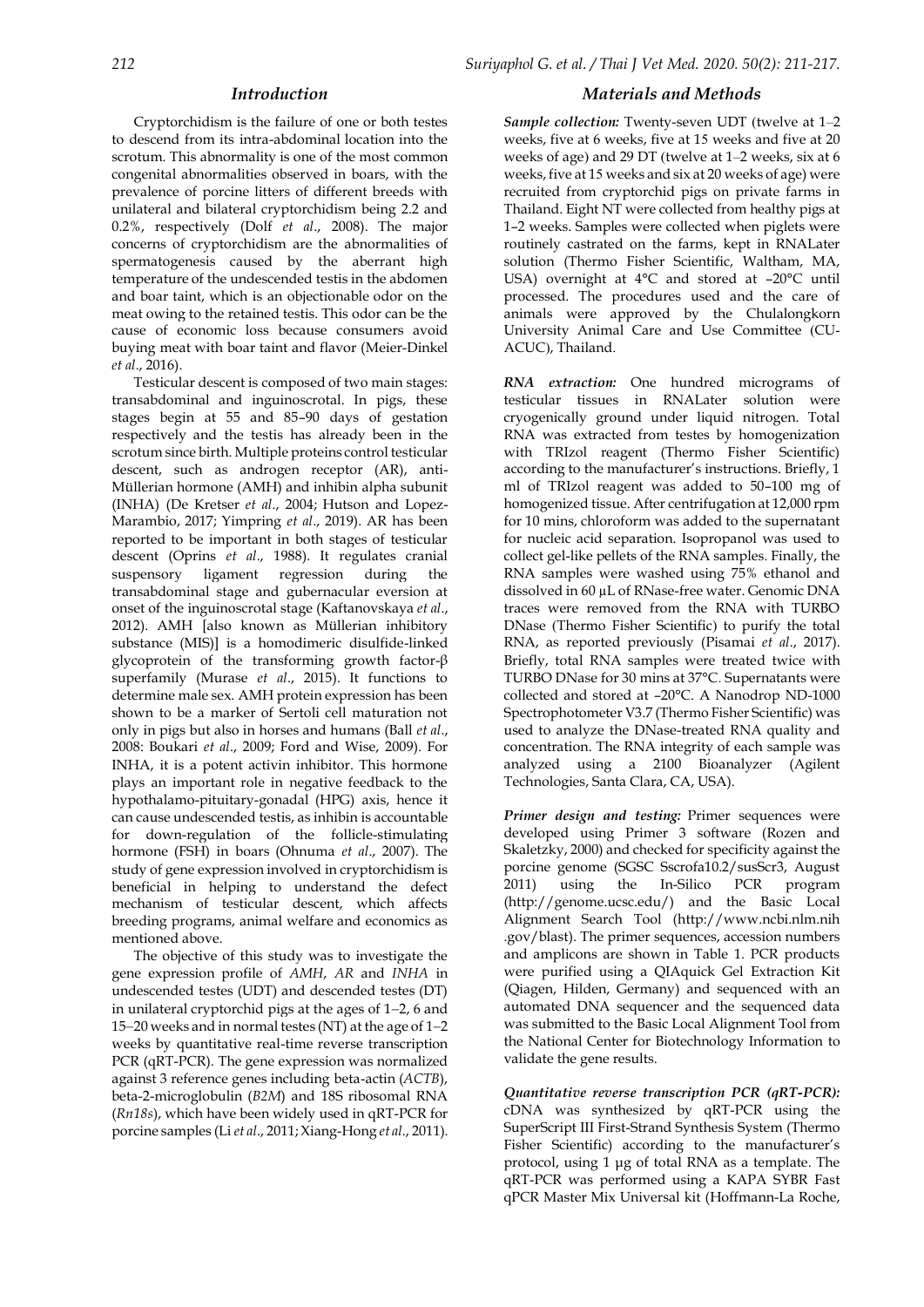Basel, *Switzerland*) and a Rotor Gene 3000 Thermal Cycler (Qiagen) according to the manufacturer's protocol, with the PCR reactions performed as described previously (Theerawatanasirikul *et al*., 2012). Briefly, cDNA at 25 ng and primers at 200 nM each were mixed with the 2× qPCR Master Mix Universal. Reactions were started at 95°C for 2 mins followed by 40 cycles at 95°C for 3 s and 60°C for 20 s. Each reaction was performed in duplicate in three independent runs. A melting curve analysis was used to determine the purity of the amplified products. Relative expression levels were calculated using REST 2009 (Relative Expression Software Tool) software with a detection threshold of 0.1 (Pfaffl *et al*., 2002; Pisamai *et al*., 2017).

Table 1 Primers used for the two-stage qRT-PCR in the present study.

| Gene        | Accession number       | Primer $(5'$ –3')               | Amplicon (bp) | $Tm(^{\circ}C)$ |
|-------------|------------------------|---------------------------------|---------------|-----------------|
| ACTB        | AY550069.1             | Fwd 5'-gatgagattggcatggcttt-3'  | 122           | 60.04           |
|             |                        | Rev 5'-caccttcaccgttccagttt-3'  |               | 60.01           |
| AMH         | NM 214310.2            | Fwd 5'-aggatgcagggtccttctct-3'  | 162           | 60.22           |
|             |                        | Rev 5'-gttccagtcccagtggaaga-3'  |               | 60.09           |
| AR          | NM 214314.2            | Fwd 5'-ggcaaaagcaacgaagagac-3'  | 174           | 60.00           |
|             |                        | Rev 5'-tgctacatcgtccagtgctc-3'  |               | 60.02           |
| <i>INHA</i> | NM 214189.1            | Fwd 5'-acctgctggcactatcatcc-3'  | 122           | 60.10           |
|             |                        | Rev 5'-gactgggtgggtcaacaaag-3'  |               | 60.40           |
| B2M         | (Almeida et al., 2013) | Fwd 5'-ttcacaccgctccagtag-3'    | 166           | 55.70           |
|             |                        | Rev 5'-ccagatacatagcagttcagg-3' |               | 55.00           |
| Rn18s       | NR 046261.1            | Fwd 5'-aattccgataacgaacgagac-3' | 141           | 59.99           |
|             |                        | Rev 5'-ggacatctaagggcatcacag-3' |               | 60.20           |

*Statistical and expression stability analyses:* Statistical analysis of real-time PCR results was performed with REST 2009 software with a pairwise fixed reallocation randomization test to test for significant differences between groups as target gene expression against the reference genes *ACTB*, *B2M* and *Rn18s* in UDT, DT and NT. Results were considered significant at *p* < 0.05.

#### *Results*

Gross morphology of UDT and DT at 20 weeks of age was demonstrated (Fig. 1). Differential gene

expression of *AMH*, *AR* and *INHA* in UDT, DT and NT was shown. At 15-20 weeks, markedly decreased expression of *AMH* and *AR* was exhibited in UDT compared with DT (Table 2). Within each group of UDT and DT, pigs at 15-20 weeks showed remarkable down-regulation of *AMH* expression, whereas pigs at 6 weeks showed the highest expression levels (Table 3). For the expression of *AR*, the lowest expression was revealed only in the UDT group at 15-20 weeks compared with other ages, whereas in DT prominent expression was noticed at 20 weeks (Tables 3 and 4). Aberrant expression of *INHA* was also observed in the DT group at 20 weeks (Table 4).

**Table 2** Fold change in gene expression of anti-Müllerian hormone (*AMH*), androgen receptor (*AR*) and inhibin alpha subunit (*INHA*) genes in pigs with undescended (UDT), descended (DT) and normal testes (NT) at 1–20 weeks of age. P-values are in parentheses.

| Age of pigs (weeks) | <b>AMH</b> | AR       | <b>INHA</b> |  |  |
|---------------------|------------|----------|-------------|--|--|
| <b>UDT</b> vs. DT   |            |          |             |  |  |
| $1 - 2$             | 1.013      | 1.027    | 0.397       |  |  |
|                     | (0.971)    | (0.923)  | (0.285)     |  |  |
| 6                   | 1.156      | 1.434    | 0.651       |  |  |
|                     | (0.262)    | (0.184)  | (0.534)     |  |  |
| $15 - 20$           | $0.270*$   | $0.320*$ | 0.601       |  |  |
|                     | (0.026)    | (0.023)  | (0.089)     |  |  |
| <b>UDT</b> vs. NT   |            |          |             |  |  |
| $1 - 2$             | 0.920      | 0.985    | 0.396       |  |  |
|                     | (0.842)    | (0.962)  | (0.276)     |  |  |
| DT vs. NT           |            |          |             |  |  |
| $1 - 2$             | 0.908      | 0.959    | 1.000       |  |  |
|                     | (0.796)    | (0.887)  | (1.000)     |  |  |

 $*$  denotes data with  $p < 0.05$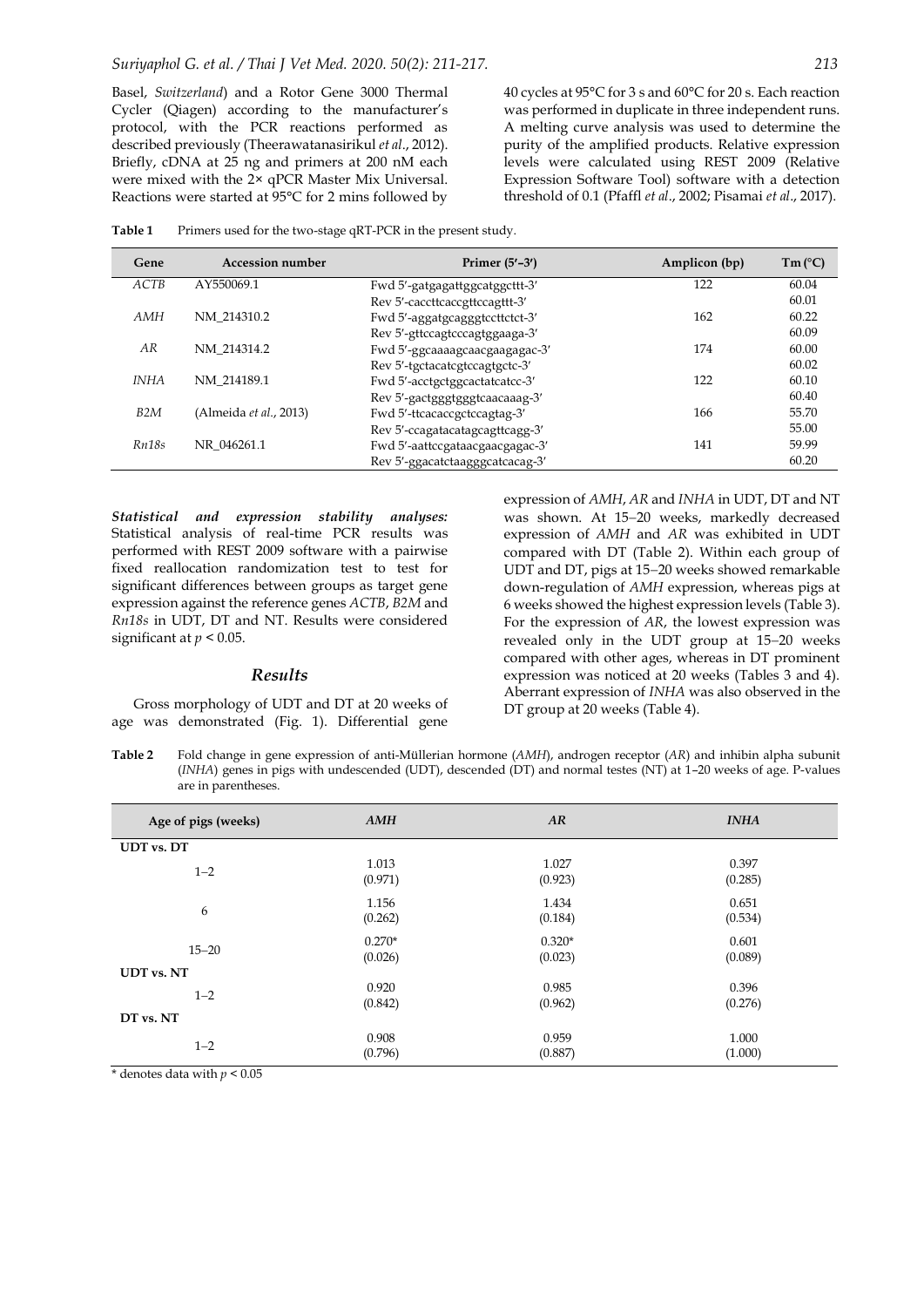**Table 3** Gene expression differences of anti-Müllerian hormone (*AMH*), androgen receptor (*AR*) and inhibin alpha subunit (*INHA*) genes in pigs with undescended testes (UDT) or descended testes (DT) at 1-2, 6 and 15-20 weeks of age. P-values are in parentheses.

| Age of pigs (weeks)      | <b>AMH</b> | AR        | <b>INHA</b> |
|--------------------------|------------|-----------|-------------|
| Undescended testes (UDT) |            |           |             |
| $1 - 2$ vs. 6            | $2.671*$   | 1.968     | 0.578       |
|                          | (0.032)    | (0.077)   | (0.588)     |
| $1-2$ vs. $15-20$        | 20.118*    | $2.446*$  | 0.810       |
|                          | (< 0.001)  | (0.002)   | (0.757)     |
| $6 \text{ vs. } 15 - 20$ | 53.726*    | $4.815*$  | 0.468       |
|                          | (0.001)    | (< 0.001) | (0.057)     |
| Descended testes (DT)    |            |           |             |
| $1 - 2$ vs. 6            | $2.341*$   | 0.547     | 0.352       |
|                          | (0.019)    | (0.274)   | (0.272)     |
| $1-2$ vs. $15-20$        | $5.355*$   | 0.762     | 1.227       |
|                          | (< 0.001)  | (0.520)   | (0.753)     |
| $6 \text{ vs. } 15 - 20$ | 12.538*    | 1.074     | 0.432       |
|                          | (< 0.001)  | (0.912)   | (0.095)     |

 $*$  denotes data with  $p < 0.05$ 

**Table 4** Gene expression differences of anti-Müllerian hormone (*AMH*), androgen receptor (*AR*) and inhibin alpha subunit (*INHA*) genes in pigs with undescended testes (UDT) or descended testes (DT) at 1-2 and 6 weeks of age compared with those at 15 and 20 weeks of age. P-values are in parentheses.

| Age of pigs (weeks)      | AMH       | AR       | <b>INHA</b> |  |  |
|--------------------------|-----------|----------|-------------|--|--|
| Undescended testes (UDT) |           |          |             |  |  |
| $1 - 2$ vs. $15$         | $0.188*$  | $0.457*$ | 1.799       |  |  |
|                          | (0.014)   | (0.027)  | (0.567)     |  |  |
| $1 - 2$ vs. $20$         | $0.013*$  | $0.366*$ | 0.848       |  |  |
|                          | (< 0.001) | (0.014)  | (0.870)     |  |  |
| 6 vs. 15                 | $0.070*$  | $0.232*$ | $3.112*$    |  |  |
|                          | (0.005)   | (0.002)  | (0.009)     |  |  |
| 6 vs. 20                 | $0.005*$  | $0.186*$ | 1.467       |  |  |
|                          | (0.006)   | (0.001)  | (0.357)     |  |  |
| 15 vs. 20                | $0.070*$  | 0.800    | 0.471       |  |  |
|                          | (0.023)   | (0.617)  | (0.115)     |  |  |
| Descended testes (DT)    |           |          |             |  |  |
| $1 - 2$ vs. $15$         | $0.189*$  | $0.158*$ | 0.455       |  |  |
|                          | (< 0.001) | (0.011)  | (0.424)     |  |  |
| $1 - 2$ vs. $20$         | $0.185*$  | 1.350    | 1.325       |  |  |
|                          | (< 0.001) | (0.599)  | (0.777)     |  |  |
| 6 vs. 15                 | $0.081*$  | $0.289*$ | 1.293       |  |  |
|                          | (0.001)   | (0.006)  | (0.671)     |  |  |
| 6 vs. 20                 | $0.079*$  | $2.467*$ | $3.763*$    |  |  |
|                          | (< 0.001) | (0.002)  | (0.010)     |  |  |
| 15 vs. 20                | 0.980     | $8.536*$ | $2.911*$    |  |  |
|                          | (0.952)   | (50.001) | (0.001)     |  |  |

 $*$  denotes data with  $p < 0.05$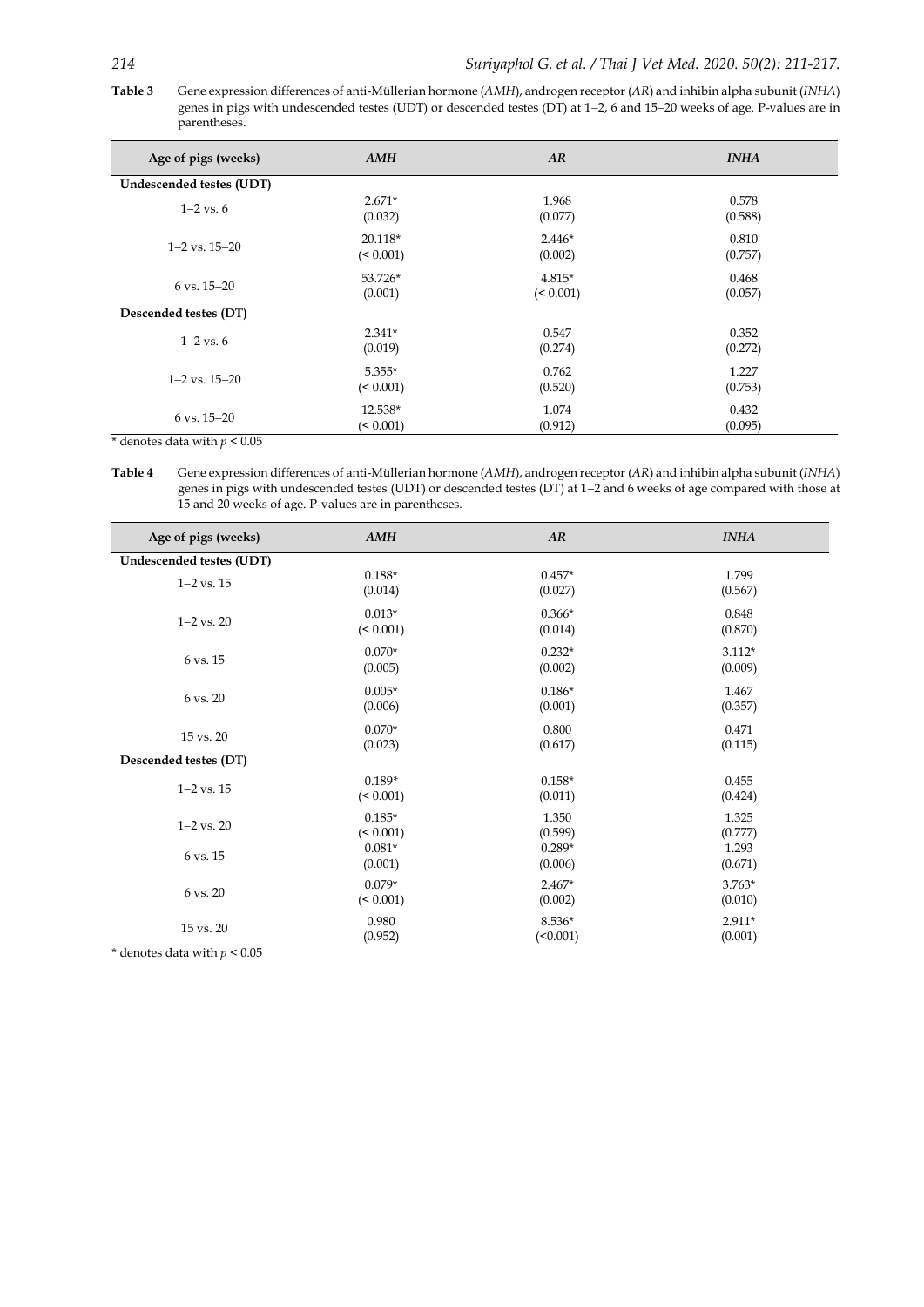

**Figure 1** Gross morphology of undescended (left) and descended testes (right) from unilateral cryptorchid pigs at 20 weeks of ages. Scale bar = 1 cm.

#### *Discussion*

The present retrospective study shows that cats In the present study, *AMH* expression was shown to be increased in UDT and DT at birth and the nursery stages compared with that in the late growingfinishing stage. The results were similar to that in cryptorchid horses, where strong AMH immunohistochemistry labeling presented up to 3 years of age, whereas faint labeling was exhibited at 4 years of age (Ball *et al*., 2008). In humans, decreased AMH levels were observed in prepubertal children with primary testicular disorders, reflecting Sertoli cell disorders (Condorelli *et al*., 2018). AMH malfunction has been reported to be an indicator of cryptorchidism and [persistent Müllerian duct syndrome](https://en.wikipedia.org/wiki/Persistent_M%C3%BCllerian_duct_syndrome) (PMDS) (Hutson and Lopez-Marambio, 2017). Mutations of *AMH* and *AMH-RII* have been shown to be associated with PMDS and cryptorchidism (Lindhardt Johansen *et al*., 2013). In our study, decreased expression of *AMH* in both UDT and DT at 15-20 weeks was possibly due to defects of Sertoli cells in adult pigs and the effect did not depend on testis temperature. Since no significant difference was observed in the expression of *AMH* in UDT, DT and NT of suckling piglets, it might not serve as a suitable biomarker of cryptorchidism in young pigs.

In our study, the pattern of *AR* expression in UDT was similar to that of *AMH*. The *AR* gene and protein expression in UDT of stallions has been reported to be decreased compared with that in DT (Almeida *et al*., 2013). Similar protein expression of AR has been demonstrated in UDT and DT of pigs at 2 months of age (Manee-in *et al*., 2011). However, in the present study, *AR* levels were remarkably higher in DT at 20 weeks of age than in UDT. Since the temperature of an abdominal testis was 4-5°C higher than a scrotal testis, the higher temperature in UDT possibly affected testicular function, such as decreased *AR* transcription at 20 weeks of age [\(Harrison](https://www.ncbi.nlm.nih.gov/pubmed/?term=HARRISON%20RG%5BAuthor%5D&cauthor=true&cauthor_uid=15407652) and [Weiner, 1](https://www.ncbi.nlm.nih.gov/pubmed/?term=WEINER%20JS%5BAuthor%5D&cauthor=true&cauthor_uid=15407652)949). The high body temperature of UDT might be the etiology of defective spermatogenesis (Cobellis *et al*., 2014). Cryptorchidism has been developed in mice with conditional inactivation of the *AR* gene in the gubernacular ligament (Kaftanovskaya *et al*., 2012). *AR* gene and AR protein expression has been reported to be associated with spermatogenesis in lambs and humans (Monet-Kuntz *et al*., 1987; Regadera *et al*., 2001). The expression of testicular AR has been shown to be increased in pigs at 2 months of age with decreased testicular estrogen synthesis (Ramesh *et al*., 2007). Low protein expression of AR has been revealed in UDT and DT of suckling piglets compared with NT (Yimpring *et al*., 2019). The paradoxically increased *AR* gene expression of suckling piglets in the present study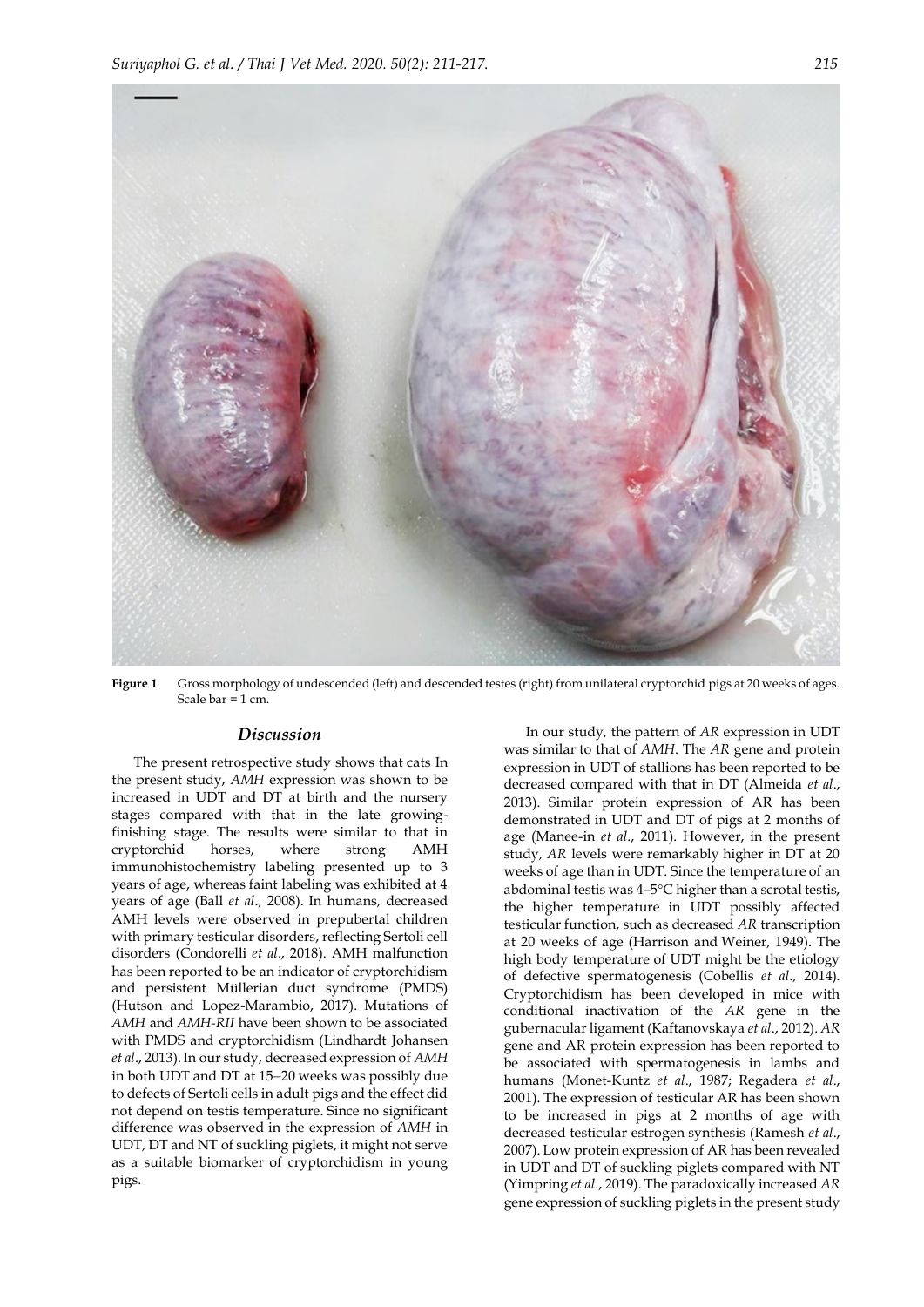might be due to post-transcriptional regulation that possibly inhibited the protein expression of AR. In addition, gene mutation and isoforms for the gene may be able to diminish protein expression, regardless of effects on the transcription level (Chen *et al*., 2002). AR truncated isoforms resulting from post-translational processing have been revealed in humans, with an association with prostate cancer [\(Mudryj](https://www.ncbi.nlm.nih.gov/pubmed/?term=Mudryj%20M%5BAuthor%5D&cauthor=true&cauthor_uid=23860689) and [Tepper,](https://www.ncbi.nlm.nih.gov/pubmed/?term=Tepper%20CG%5BAuthor%5D&cauthor=true&cauthor_uid=23860689) 2013). Furthermore, the CAG-insertion/deletion polymorphism of *AR* gene in pigs has been shown to be associated with fatness traits, uterus and ovary sizes (Wimmers *et al*., 2005). However, the isoforms of porcine AR and gene mutation, if any, and their association with cryptorchidism are needed for further investigation. In our study, expression of *INHA* was shown to be prominent in DT at 20 weeks of age compared with UDT, probably owing to the effect of temperature similar to that of *AR* expression. To the best of our knowledge, this is the first study to describe the association of INHA in porcine cryptorchidism. In rats at 15 and 45 days of age, decreased *INHA* gene expression was noted in cryptorchid testis (Rivier *et al*., 1989). Plasma INHA has been found to be decreased in dogs with cryptorchidism compared with normal dogs (Kawakami *et al*., 2007).

In conclusion, this study unveiled the differential expression of *AMH*, *AR* and *INHA* genes in pigs with UDT and DT at  $1-20$  weeks of age. The expression of *AMH* and *AR* was significantly decreased in UDT compared with DT in growing-finishing pigs. Markedly increased expression of *AR* and *INHA* was observed in DT when pigs reached puberty, possibly owing to different temperatures of abdominal and scrotal testes. For future work, the mechanisms of the gene expression should be studied and the protein expression in the blood of affected pigs should be further investigated.

# *Acknowledgements*

This work was supported by the Senior Project Research Fund, Faculty of Veterinary Science, Chulalongkorn University, academic year 2017. We sincerely thank Betagro Public Co., Ltd., Thai Food Swine International Co., Ltd., Jung Farm, Decha Farm and Dr Pichai Joipang for sample collection.

## *References*

- Almeida J, Conley AJ and Ball BA 2013. Expression of anti-Müllerian hormone, CDKN1B, connexin43, androgen receptor and steroidogenic enzymes in the equine cryptorchid testis. Equine Vet J. 45(5): 538-545.
- [Ball BA,](https://www.ncbi.nlm.nih.gov/pubmed/?term=Ball%20BA%5BAuthor%5D&cauthor=true&cauthor_uid=18242669) [Conley AJ,](https://www.ncbi.nlm.nih.gov/pubmed/?term=Conley%20AJ%5BAuthor%5D&cauthor=true&cauthor_uid=18242669) [Grundy SA,](https://www.ncbi.nlm.nih.gov/pubmed/?term=Grundy%20SA%5BAuthor%5D&cauthor=true&cauthor_uid=18242669) [Sabeur K](https://www.ncbi.nlm.nih.gov/pubmed/?term=Sabeur%20K%5BAuthor%5D&cauthor=true&cauthor_uid=18242669) and [Liu IK](https://www.ncbi.nlm.nih.gov/pubmed/?term=Liu%20IK%5BAuthor%5D&cauthor=true&cauthor_uid=18242669) 2008. Expression of anti-Müllerian hormone (AMH) in the equine testis. [Theriogenology.](https://www.ncbi.nlm.nih.gov/pubmed/?term=18242669) 69(5): 624631.
- [Boukari K,](https://www.ncbi.nlm.nih.gov/pubmed/?term=Boukari%20K%5BAuthor%5D&cauthor=true&cauthor_uid=19276236) [Meduri G,](https://www.ncbi.nlm.nih.gov/pubmed/?term=Meduri%20G%5BAuthor%5D&cauthor=true&cauthor_uid=19276236) [Brailly-Tabard](https://www.ncbi.nlm.nih.gov/pubmed/?term=Brailly-Tabard%20S%5BAuthor%5D&cauthor=true&cauthor_uid=19276236)  [S,](https://www.ncbi.nlm.nih.gov/pubmed/?term=Brailly-Tabard%20S%5BAuthor%5D&cauthor=true&cauthor_uid=19276236) [Guibourdenche J,](https://www.ncbi.nlm.nih.gov/pubmed/?term=Guibourdenche%20J%5BAuthor%5D&cauthor=true&cauthor_uid=19276236) [Ciampi ML,](https://www.ncbi.nlm.nih.gov/pubmed/?term=Ciampi%20ML%5BAuthor%5D&cauthor=true&cauthor_uid=19276236) [Massin](https://www.ncbi.nlm.nih.gov/pubmed/?term=Massin%20N%5BAuthor%5D&cauthor=true&cauthor_uid=19276236)  [N,](https://www.ncbi.nlm.nih.gov/pubmed/?term=Massin%20N%5BAuthor%5D&cauthor=true&cauthor_uid=19276236) [Martinerie L,](https://www.ncbi.nlm.nih.gov/pubmed/?term=Martinerie%20L%5BAuthor%5D&cauthor=true&cauthor_uid=19276236) [Picard JY,](https://www.ncbi.nlm.nih.gov/pubmed/?term=Picard%20JY%5BAuthor%5D&cauthor=true&cauthor_uid=19276236) [Rey R,](https://www.ncbi.nlm.nih.gov/pubmed/?term=Rey%20R%5BAuthor%5D&cauthor=true&cauthor_uid=19276236) [Lombès M](https://www.ncbi.nlm.nih.gov/pubmed/?term=Lomb%C3%A8s%20M%5BAuthor%5D&cauthor=true&cauthor_uid=19276236) and [Young J](https://www.ncbi.nlm.nih.gov/pubmed/?term=Young%20J%5BAuthor%5D&cauthor=true&cauthor_uid=19276236) 2009. Lack of androgen receptor expression in Sertoli cells accounts for the absence of anti-Mullerian hormone repression during early

human testis development. J Clin Endocrinol Metab. 94(5): 1818-1825.

- Chen G, Gharib TG, Huang CC, Taylor JM, Misek DE, Kardia SL, Giordano TJ, Iannettoni MD, Orringer MB, Hanash SM and Beer DG 2002. Discordant protein and mRNA expression in lung adenocarcinomas. Mol Cell Proteomics. 1(4): 304– 313.
- [Cobellis G,](https://www.ncbi.nlm.nih.gov/pubmed/?term=Cobellis%20G%5BAuthor%5D&cauthor=true&cauthor_uid=24829558) [Noviello C,](https://www.ncbi.nlm.nih.gov/pubmed/?term=Noviello%20C%5BAuthor%5D&cauthor=true&cauthor_uid=24829558) [Nino F,](https://www.ncbi.nlm.nih.gov/pubmed/?term=Nino%20F%5BAuthor%5D&cauthor=true&cauthor_uid=24829558) [Romano M,](https://www.ncbi.nlm.nih.gov/pubmed/?term=Romano%20M%5BAuthor%5D&cauthor=true&cauthor_uid=24829558) [Mariscoli](https://www.ncbi.nlm.nih.gov/pubmed/?term=Mariscoli%20F%5BAuthor%5D&cauthor=true&cauthor_uid=24829558)  [F,](https://www.ncbi.nlm.nih.gov/pubmed/?term=Mariscoli%20F%5BAuthor%5D&cauthor=true&cauthor_uid=24829558) [Martino A,](https://www.ncbi.nlm.nih.gov/pubmed/?term=Martino%20A%5BAuthor%5D&cauthor=true&cauthor_uid=24829558) [Parmeggiani P](https://www.ncbi.nlm.nih.gov/pubmed/?term=Parmeggiani%20P%5BAuthor%5D&cauthor=true&cauthor_uid=24829558) and [Papparella A](https://www.ncbi.nlm.nih.gov/pubmed/?term=Papparella%20A%5BAuthor%5D&cauthor=true&cauthor_uid=24829558) 2014. Spermatogenesis and cryptorchidism. Front Endocrinol (Lausanne). 5: 63.
- Condorelli RA, Cannarella R, Calogero AE and La Vignera S 2018. Evaluation of testicular function in prepubertal children[. Endocrine](https://www.ncbi.nlm.nih.gov/pubmed/?term=29982874).  $62(2)$ : 274-280.
- De Kretser DM, Buzzard II, Okuma Y, O'Connor AE, Hayashi T, Lin SY, Morrison JR, Loveland KL and Hedger MP 2004. The role of activin, follistatin and inhibin in testicular physiology. Mol Cell Endocrinol. 225(1-2): 57-64.
- Dolf G, Gaillard C, Schelling C, Hofer A and Leighton E 2008. Cryptorchidism and sex ratio are associated in dogs and pigs. J Anim Sci*.* 86(10): 2480–2485.
- [Ford JJ](https://www.ncbi.nlm.nih.gov/pubmed/?term=Ford%20JJ%5BAuthor%5D&cauthor=true&cauthor_uid=19420233) and [Wise TH](https://www.ncbi.nlm.nih.gov/pubmed/?term=Wise%20TH%5BAuthor%5D&cauthor=true&cauthor_uid=19420233) 2009. Sertoli cell differentiation in pubertal boars. J Anim Sci. 87(8): 2536-2543.
- [Harrison RG](https://www.ncbi.nlm.nih.gov/pubmed/?term=HARRISON%20RG%5BAuthor%5D&cauthor=true&cauthor_uid=15407652) and [Weiner JS](https://www.ncbi.nlm.nih.gov/pubmed/?term=WEINER%20JS%5BAuthor%5D&cauthor=true&cauthor_uid=15407652) 1949. Vascular patterns of the mammalian testis and their functional significance. J Exp Biol. 26(3): 304-316.
- Hutson JM and Lopez-Marambio FA 2017. The possible role of AMH in shortening the gubernacular cord in testicular descent: a reappraisal of the evidence. J Pediatr Surg. 52(10): 1656-1660.
- [Kaftanovskaya EM,](https://www.ncbi.nlm.nih.gov/pubmed/?term=Kaftanovskaya%20EM%5BAuthor%5D&cauthor=true&cauthor_uid=22322597) [Huang Z,](https://www.ncbi.nlm.nih.gov/pubmed/?term=Huang%20Z%5BAuthor%5D&cauthor=true&cauthor_uid=22322597) [Barbara AM,](https://www.ncbi.nlm.nih.gov/pubmed/?term=Barbara%20AM%5BAuthor%5D&cauthor=true&cauthor_uid=22322597) [De Gendt](https://www.ncbi.nlm.nih.gov/pubmed/?term=De%20Gendt%20K%5BAuthor%5D&cauthor=true&cauthor_uid=22322597)  [K,](https://www.ncbi.nlm.nih.gov/pubmed/?term=De%20Gendt%20K%5BAuthor%5D&cauthor=true&cauthor_uid=22322597) [Verhoeven G,](https://www.ncbi.nlm.nih.gov/pubmed/?term=Verhoeven%20G%5BAuthor%5D&cauthor=true&cauthor_uid=22322597) [Gorlov IP](https://www.ncbi.nlm.nih.gov/pubmed/?term=Gorlov%20IP%5BAuthor%5D&cauthor=true&cauthor_uid=22322597) and [Agoulnik AI](https://www.ncbi.nlm.nih.gov/pubmed/?term=Agoulnik%20AI%5BAuthor%5D&cauthor=true&cauthor_uid=22322597) 2012. Cryptorchidism in mice with an androgen receptor ablation in gubernaculum testis. Mol Endocrinol. 26(4): 598-607.
- [Kawakami E,](https://www.ncbi.nlm.nih.gov/pubmed/?term=Kawakami%20E%5BAuthor%5D&cauthor=true&cauthor_uid=18176022) [Hirano T,](https://www.ncbi.nlm.nih.gov/pubmed/?term=Hirano%20T%5BAuthor%5D&cauthor=true&cauthor_uid=18176022) [Hori T](https://www.ncbi.nlm.nih.gov/pubmed/?term=Hori%20T%5BAuthor%5D&cauthor=true&cauthor_uid=18176022) and [Tsutsui T](https://www.ncbi.nlm.nih.gov/pubmed/?term=Tsutsui%20T%5BAuthor%5D&cauthor=true&cauthor_uid=18176022) 2007. Testicular superoxide dismutase activity, heat shock protein 70 concentration and blood plasma inhibin-alpha concentration of dogs with a Sertoli cell tumor in a unilateral cryptorchid testis. [J Vet](https://www.ncbi.nlm.nih.gov/pubmed/?term=Testicular+superoxide+dismutase+activity%2C+heat+shock+protein+70+concentration+and+blood+plasma+inhibin-alpha+concentration+of+dogs+with+a+Sertoli+cell+tumor+in+a+unilateral+cryptorchid+testis)  [Med Sci.](https://www.ncbi.nlm.nih.gov/pubmed/?term=Testicular+superoxide+dismutase+activity%2C+heat+shock+protein+70+concentration+and+blood+plasma+inhibin-alpha+concentration+of+dogs+with+a+Sertoli+cell+tumor+in+a+unilateral+cryptorchid+testis) 69(12): 1259-1262.
- [Li Q,](https://www.ncbi.nlm.nih.gov/pubmed/?term=Li%20Q%5BAuthor%5D&cauthor=true&cauthor_uid=21673918) [Domig KJ,](https://www.ncbi.nlm.nih.gov/pubmed/?term=Domig%20KJ%5BAuthor%5D&cauthor=true&cauthor_uid=21673918) [Ettle T,](https://www.ncbi.nlm.nih.gov/pubmed/?term=Ettle%20T%5BAuthor%5D&cauthor=true&cauthor_uid=21673918) [Windisch W,](https://www.ncbi.nlm.nih.gov/pubmed/?term=Windisch%20W%5BAuthor%5D&cauthor=true&cauthor_uid=21673918) [Mair C](https://www.ncbi.nlm.nih.gov/pubmed/?term=Mair%20C%5BAuthor%5D&cauthor=true&cauthor_uid=21673918) and [Schedle K](https://www.ncbi.nlm.nih.gov/pubmed/?term=Schedle%20K%5BAuthor%5D&cauthor=true&cauthor_uid=21673918) 2011. Evaluation of potential reference genes for relative quantification by RTqPCR in different porcine tissues derived from feeding studies. Int J Mol Sci. 12(3): 1727-1734.
- Lindhardt Johansen M, Hagen CP, Johannsen TH, Main KM, Picard JY, Jørgensen A, Rajpert-De Meyts E and Juul A 2013. Anti-Müllerian hormone and its clinical use in pediatrics with special emphasis on disorders of sex development. Int J Endocrinol. 2013: 198698.
- Manee-in S, Thiengthiantham P, Prommapan C and Kaeoket K 2011. Immunolocalization of Estrogen Receptor beta, Androgen Receptor and Ki-67 Protein in Testicular Tissues of Unilateral Cryptorchidism Boar. Thai J Vet Med. 41(1): 65-69.
- Meier-Dinkel L, Gertheiss J, Schnäckel W and Mörlein D 2016. Consumers' perception and acceptance of boiled and fermented sausages from strongly boar tainted meat. Meat Sci. 118: 34–42.